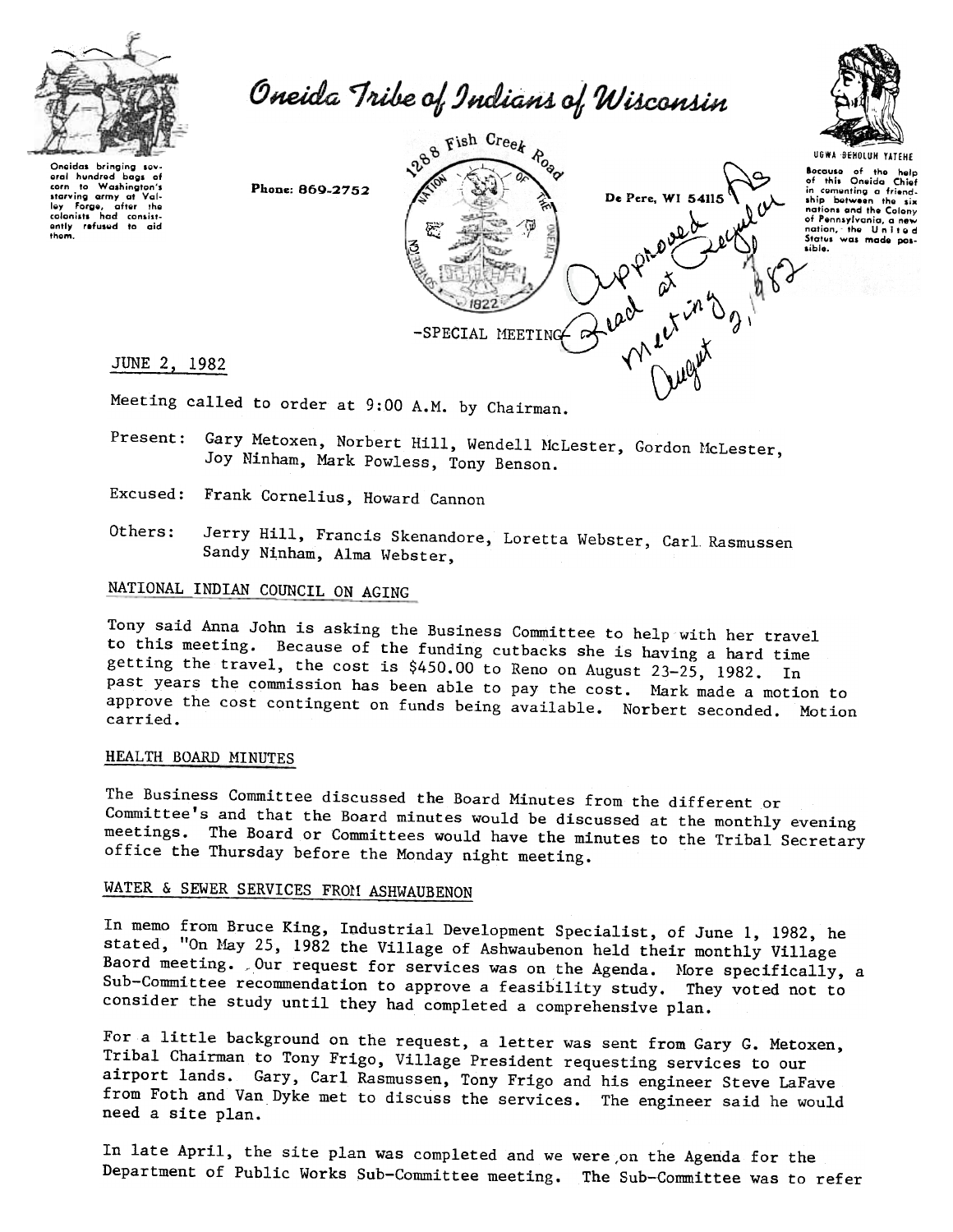Oneida Tribe of Indians of Wisconsin Special Meeting- June 2, 1982 Page 2

it to their engineer for his recommendations. The engineer said he would have to do a feasibility study. His recommendation was to do the study considering-" the entire 56 acres. A Board Member questioned who would pay for the cost of the study if the project did not go through. At that time I asked for 1 week to consult with the Tribe to get the okey to pay for the study should the project not proceed. The Tribe did not raise objections to paying for the study. The following week Carl and I met with the Finance and Appropriation Sub-Committee. I informed them in writing that we would pay for the study if the project did not proceed. They recommended to approve the study. At this point there was good rapport with the Village. At the Board meeting after attorney present questioned the Tribe's intention to pay a bill after mentioning a case in the Brown County Courts regarding Smerud vs the Oneida Tribe. Money was offered to be put in escrow also Bruce informed him that he could not speak about the case and the issues at stake in the case.

They questioned whether or not any agreement the Tribe would enter into could be changed next week, they questioned what control or guarantee they would have over the zoning of the 56 acres. They asked about Taxes. They asked about a detailed plan for the entire site! They questioned what input the services to our site would have on the other industrial lands they have. Although I stated we would be willing to negotiate these concerns they did not appear to respect that idea. I also offered to give them a presentation on what the Tribe's position is. What is happening on other Indian Reservations etc. I received no reaction to my suggestion that we share information with them.

I believe if we are to continue to move toward self-sufficiency we cannot stop our plans because of this set-back. Therefore, I would recommend that we continue to plan the Activity building at the airport site. The second recommendation I would make is we plan the building with the use of a holding tank. We could get cost estimates of using a holding tank. This would move up the construction date by one month and would add to the on site cost of construction and maintenance of the building. The third recommendation I would have is we continue to discuss the services with the village. This would strengthen our image with both the public and other governments. If a suit would become necessary it would have less damange to our image and our relationships with our governments. However, I do not feel we should go beyond the end of September in our attempts to get them to negotiate. If we do get them to negotiate it will save us up to three years in getting the services

Mark made a motion to approve Bruce's three recommendations. Gordon seconded. Motion carried.

## ONEIDA GARNISHMENT AND PAYROLL DEDUCTION ORDINANCE

After discussing the draft. Mark moved to approve the Garnishment and Payroll Deduction Ordinance with the following changes:

- -A policy statement be included
- -The Business Committee also be covered by the Ordinance
- -A procedure on how to handle the ordinance.

Gordon seconded. Motion carried.

#### ONEIDA ELECTION ORDINANCE DRAFT

The Business Committee and the Lawyers discussed the election ordinance. After long discussion it was decided that the Business Committee will give the lawyers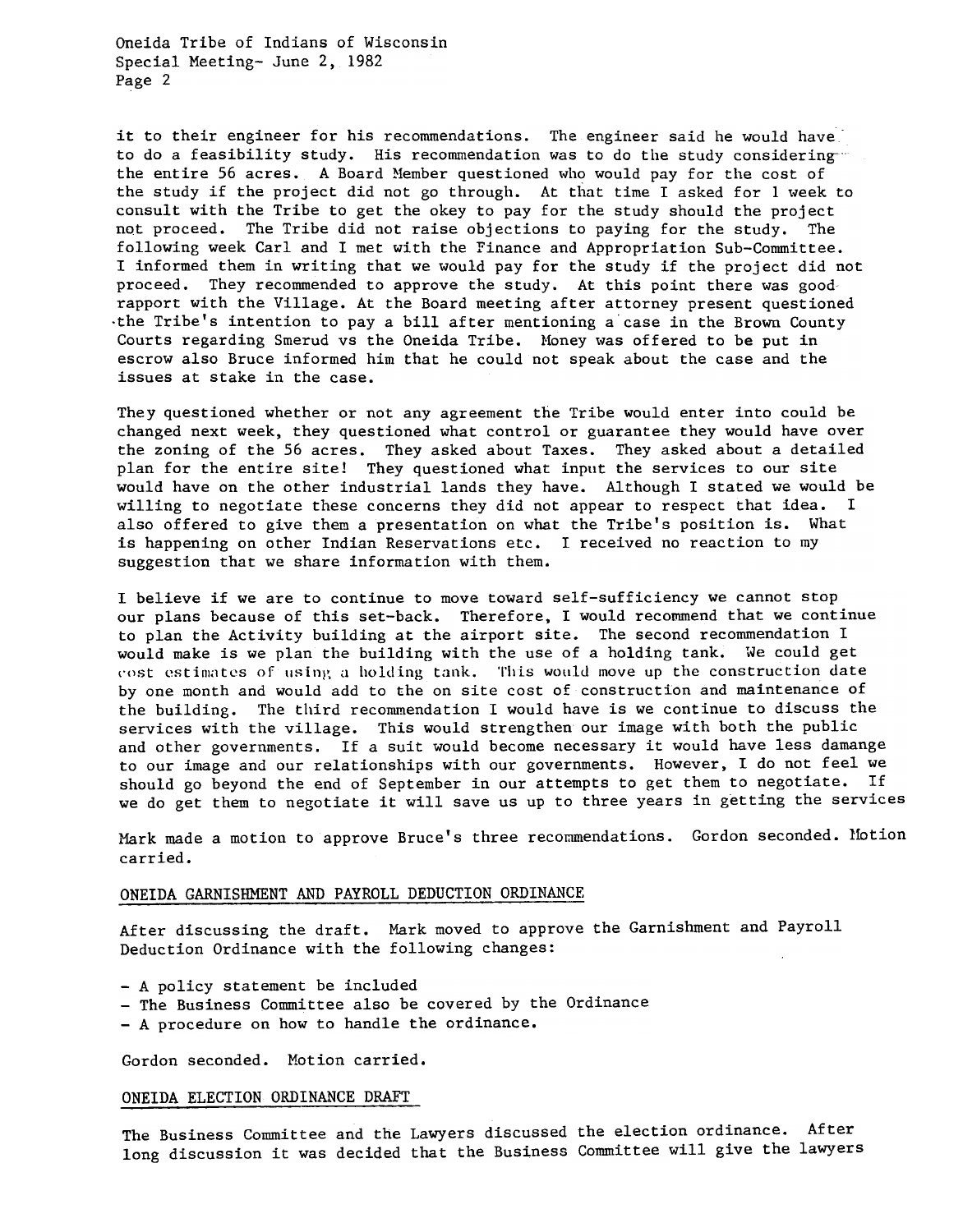Oneida Tribe of Indians of Wisconsin Special Meeting - June 2, 1982 Page 3

their questions on the Election Ordinance Draft and the lawyers will re-draft the Ordinance.

Wendell had to leave for another meeting at 11:00.

### COONEN FUEL OIL TANKS

Francis said he needs more time to find some-of the materials about the fuel tanks. So far he does not have enough to make any definite statements.

#### PETE DANFORTH LAND

Francis gave the Business Committee the history of Pete Danforth's land. The Land office is also putting some information on the Pete Danforth land together for Francis and he will continue to follow-up on the land problem.

#### LAND COMMITTEE REQUEST

The Land Committee requested the Law Office be present when they meet with the Co-Op. It was agreed that the Law office help work out the problems between the Land Office and the Co-Op. Tony made a motion to have the Law Office present when the Land Committee and the Co-op meet. Joy seconded. Motion carried.

#### REQUEST SCREENED I.D. CARDS

The Oneida Tribe of Indians of Wisconsin would like to request screener ID cards to allow two of our Tribal members to screen and freeze government property at federal installations. Norbert Hill and Mark Powless will be the names sent for the Screener I.D. Cards. Loretta will follow this up.

#### ONE AUDIT CONCEPT

l'ark would like a report on how other Tribes have worked with the One Audit Concept and also an up date from Dick Shikoski on when we are with the one audit concept. Loretta said Dick Shikoski will be able to give the Business Committee a report next week.

#### APPEAL HEARING

It was recommended by Loretta Webster to proceed with the dismissal of Clifford Danforth as per Mr. Joseph Villagomez, Personnel Manager, memo of June 2, 1982 where in he states, "The Personnel Committee met on May 28, 1982 to hear the appeal of Clifford Danforth. Committee members Jim White, Thelma McLester, Carol Nicholas and Joe Villagomez met at 9:00 A.H. and waited until after 10:00 before being discharged. Mr. Danforth did not show up nor since returned any phone call As per the Oneida Management System, personnel administration, Page 36, Para  $(3)$ . Mr. Villagomez recommended to Loretta that the Business Committee may proceed with the dismissal of Mr. Danforth if the Tribal Administrator is still recommending it."

Joy made a motion to accept Loretta Webster's recommendation. Gordon seconded. Motion Carried.

Loretta is having a program director's meeting on June 4 on Friday at 1:30 at the Health Center and part of the discussion will be on the Recreation Program and how it can be bettered. Anyone interested in the Recreation of the Tribe is welcome. If there are any problems in Recreation contact Loretta Webster.